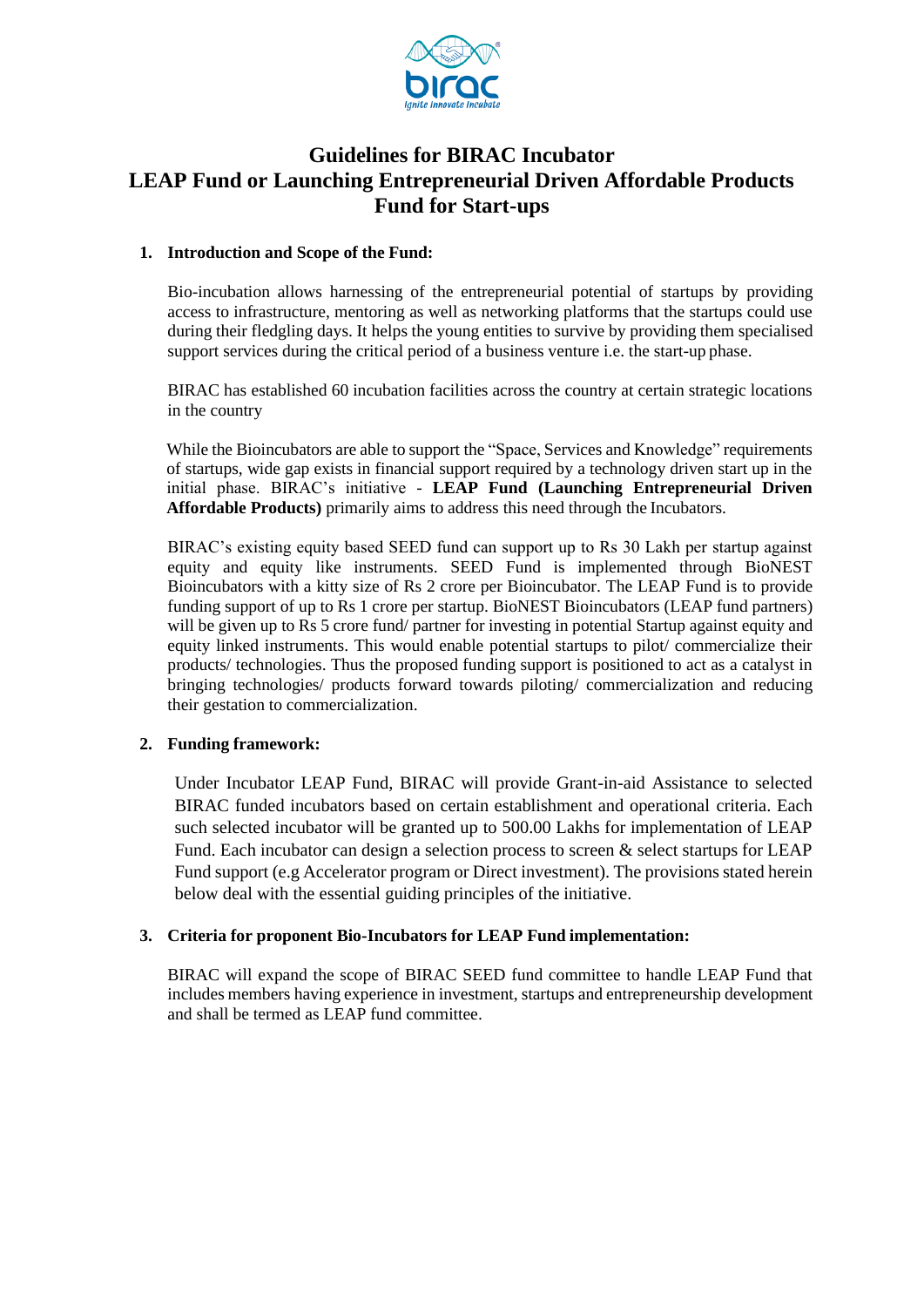

The LEAP fund committee shall consider the proposals of eligible Incubators for the implementation of the LEAP Fund. The eligibility parameters include the following:

- i. Incubator should have been supported through BIRAC's Bio-NEST programme.
- ii. Incubator should be BIRAC's SEED fund partner.
- iii. Incubator should be Operational since last 05 years, with at least 5 resident startups in Biotech/med-tech/life science.
- iv. Incubator should have in-house capacity in incubating & mentoring early stage Biotech / Life Science start up.
- v. Incubator should have established IP&TT facilitation services for startups.
- vi. Incubator must have prior experience of 04 years in management of early stage funding schemes or other grants
- vii. Incubator should have investment in start-ups and/or entrepreneurship development experience

## **4. Implementation Guidance:**

The Incubator shall be chiefly responsible for the implementation of the LEAP Fund based on the essential guidance/ instructions that will be put in place by BIRAC's LEAP fund.

- a) BIRAC's LEAP fund grant-in-aid will be disbursed in the savings account of the Incubator which will be managed under a separate Account Head. The disbursed amount will be utilized for investment in start-ups within 24 months from date of signing of LEAP Fund Implementation Agreement.
- b) Each incubator shall identify Indian Start-ups (registered under Companies Act, 2013 and having at least 51% shareholders as Indian Citizens [does not include OCI or PIO] as the mandatory requirement) after duly putting in place a selection mechanism based on the vesting requirements.
- c) Incubator can provide funding as equity and equity linked instruments of up to Rs. 1 Crore per Start-up. The amount can be disbursed in **milestone based one or more tranches**. The maximum LEAP fund investment in a Startup shall not exceed Rs. 1 Cr .
- d) The equity and equity linked instruments shall be held in the name of the Incubator. A legally binding Agreement shall be entered into between the Incubator and the Start-up with the terms for funding and investment.
- e) Any conflict of interest of the Incubator in the any of the start-up selected for funding should be addressed before the final recommendation for LEAP Fund.
- f) No startup will receive BIRAC LEAP Funding support, if SEED funding duration has not completed or if SEED funding has been foreclosed or terminated.
- g) BIRAC's SEED fund, LEAP fund and AcE fund are all equity and equity linked funding instruments, that are mutually exclusive. Some startups depending upon eligibility, merit and maturity stage may attract funding support from these funding schemes. There is no total cap of cumulative investment per start up except defined in each schemes's respective guidelines.
- h) Start up eligible and suitable for up to the threshold of Rs 30 Lakhs investment support will be considerd under SEED fund and not the LEAP fund.
- i) SEED and LEAP fund support to any startup should be non concurrent.